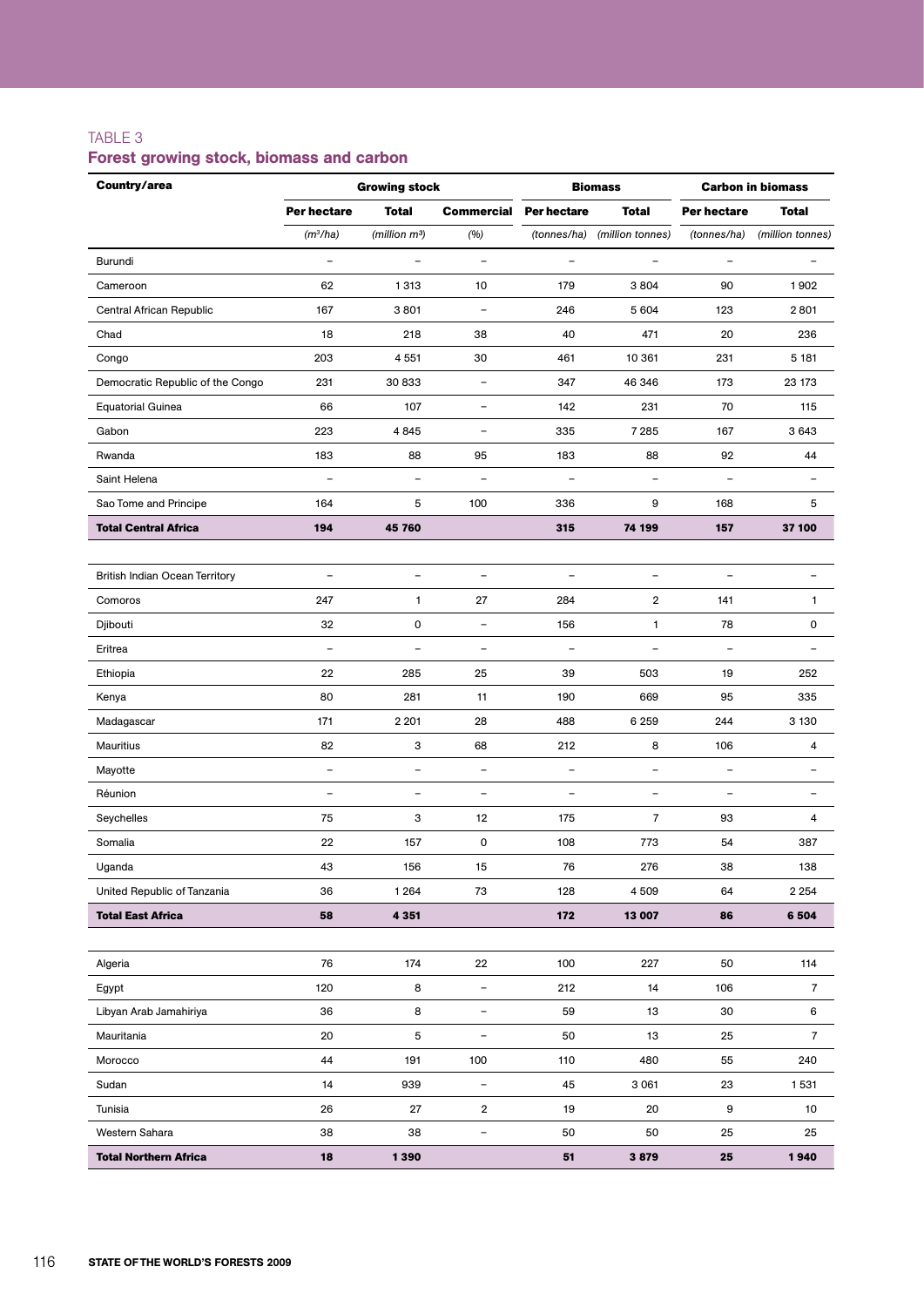# Annex

| Country/area                             | <b>Growing stock</b>     |                           |                          | <b>Biomass</b>           | <b>Carbon in biomass</b> |                          |                          |
|------------------------------------------|--------------------------|---------------------------|--------------------------|--------------------------|--------------------------|--------------------------|--------------------------|
|                                          | Per hectare              | <b>Total</b>              | <b>Commercial</b>        | Per hectare              | <b>Total</b>             | Per hectare              | <b>Total</b>             |
|                                          | $(m^3/ha)$               | (million m <sup>3</sup> ) | (%)                      | (tonnes/ha)              | (million tonnes)         | (tonnes/ha)              | (million tonnes)         |
| Angola                                   | 39                       | 2 2 9 1                   | $\mathbf{1}$             | 163                      | 9659                     | 82                       | 4829                     |
| Botswana                                 | 16                       | 197                       | $\qquad \qquad -$        | 24                       | 283                      | 12                       | 142                      |
| Lesotho                                  |                          |                           | $\overline{\phantom{0}}$ |                          |                          | $\qquad \qquad -$        |                          |
| Malawi                                   | 110                      | 373                       | $\qquad \qquad -$        | 95                       | 322                      | 47                       | 161                      |
| Mozambique                               | 26                       | 496                       | 14                       | 63                       | 1213                     | 31                       | 606                      |
| Namibia                                  | 24                       | 184                       | $\equiv$                 | 60                       | 462                      | 30                       | 231                      |
| South Africa                             | 69                       | 635                       | 38                       | 179                      | 1648                     | 90                       | 824                      |
| Swaziland                                | 35                       | 19                        | $\overline{\phantom{0}}$ | 87                       | 47                       | 43                       | 23                       |
| Zambia                                   | 31                       | 1307                      | $\overline{7}$           | 54                       | 2312                     | 27                       | 1 1 5 6                  |
| Zimbabwe                                 | 34                       | 600                       | 4                        | 61                       | 1069                     | 31                       | 535                      |
| <b>Total Southern Africa</b>             | 36                       | 6 102                     |                          | 99                       | 17014                    | 50                       | 8507                     |
|                                          |                          |                           |                          |                          |                          |                          |                          |
| Benin                                    | $\overline{a}$           | $\overline{\phantom{a}}$  | $\overline{\phantom{0}}$ | $\overline{\phantom{0}}$ | $\overline{\phantom{0}}$ | $\overline{\phantom{0}}$ |                          |
| <b>Burkina Faso</b>                      | 35                       | 238                       | 5                        | 88                       | 596                      | 44                       | 298                      |
| Cape Verde                               | 144                      | 12                        | 80                       | 189                      | 16                       | 95                       | 8                        |
| Côte d'Ivoire                            | 258                      | 2683                      | 20                       | 386                      | 4 0 1 4                  | 179                      | 1864                     |
| Gambia                                   | 37                       | 18                        | $\overline{\phantom{a}}$ | 141                      | 66                       | 70                       | 33                       |
| Ghana                                    | 58                       | 321                       | 53                       | 180                      | 993                      | 90                       | 496                      |
| Guinea                                   | 77                       | 520                       | $\equiv$                 | 189                      | 1 272                    | 95                       | 636                      |
| Guinea-Bissau                            | 24                       | 50                        | 20                       | 59                       | 122                      | 29                       | 61                       |
| Liberia                                  | 158                      | 498                       | 41                       | 287                      | 906                      | 144                      | 453                      |
| Mali                                     | 15                       | 191                       | $\qquad \qquad -$        | 39                       | 484                      | 19                       | 242                      |
| Niger                                    | 10                       | 13                        | 8                        | 20                       | 25                       | 10                       | 13                       |
| Nigeria                                  | 125                      | 1386                      | 11                       | 253                      | 2803                     | 126                      | 1402                     |
| Senegal                                  | 37                       | 324                       | 63                       | 85                       | 741                      | 43                       | 371                      |
| Sierra Leone                             |                          |                           |                          |                          |                          |                          |                          |
| Togo                                     | $\overline{\phantom{0}}$ | $\equiv$                  | $\overline{\phantom{0}}$ | $\qquad \qquad -$        | $\overline{\phantom{0}}$ | $\qquad \qquad -$        |                          |
| <b>Total West Africa</b>                 | 91                       | 6 2 5 4                   |                          | 175                      | 12 038                   | 85                       | 5876                     |
| <b>Total Africa</b>                      | 102                      | 63858                     |                          | 191                      | 120 137                  | 95                       | 59 927                   |
|                                          |                          |                           |                          |                          |                          |                          |                          |
| China                                    | 67                       | 13 255                    | 92                       | 62                       | 12 191                   | 31                       | 6 0 9 6                  |
| Democratic People's Republic<br>of Korea | 64                       | 395                       | $\overline{\phantom{a}}$ | 75                       | 464                      | 38                       | 232                      |
| Japan                                    | 171                      | 4 2 4 9                   | $\qquad \qquad -$        | 152                      | 3785                     | 76                       | 1892                     |
| Mongolia                                 | 131                      | 1342                      | 46                       | 112                      | 1 1 4 8                  | 56                       | 574                      |
| Republic of Korea                        | 80                       | 502                       | 54                       | 82                       | 515                      | 41                       | 258                      |
| <b>Total East Asia</b>                   | 81                       | 19 743                    |                          | 74                       | 18 103                   | 37                       | 9 0 5 2                  |
|                                          |                          |                           |                          |                          |                          |                          |                          |
| American Samoa                           | 104                      | $\overline{2}$            | $\qquad \qquad -$        | 219                      | $\overline{4}$           | 110                      | $\mathbf 2$              |
| Australia                                | $\qquad \qquad -$        | $\overline{\phantom{a}}$  | $\qquad \qquad -$        | 113                      | 18 510                   | 51                       | 8 3 3 9                  |
| Cook Islands                             | $\qquad \qquad -$        | $\overline{\phantom{a}}$  | $\qquad \qquad -$        | $\overline{\phantom{0}}$ | $\overline{\phantom{a}}$ | $\overline{\phantom{a}}$ | $\overline{\phantom{a}}$ |
| Fiji                                     | $\qquad \qquad -$        | $\overline{\phantom{a}}$  | $\overline{a}$           | $\qquad \qquad -$        | $\overline{\phantom{0}}$ | $\qquad \qquad -$        | ÷                        |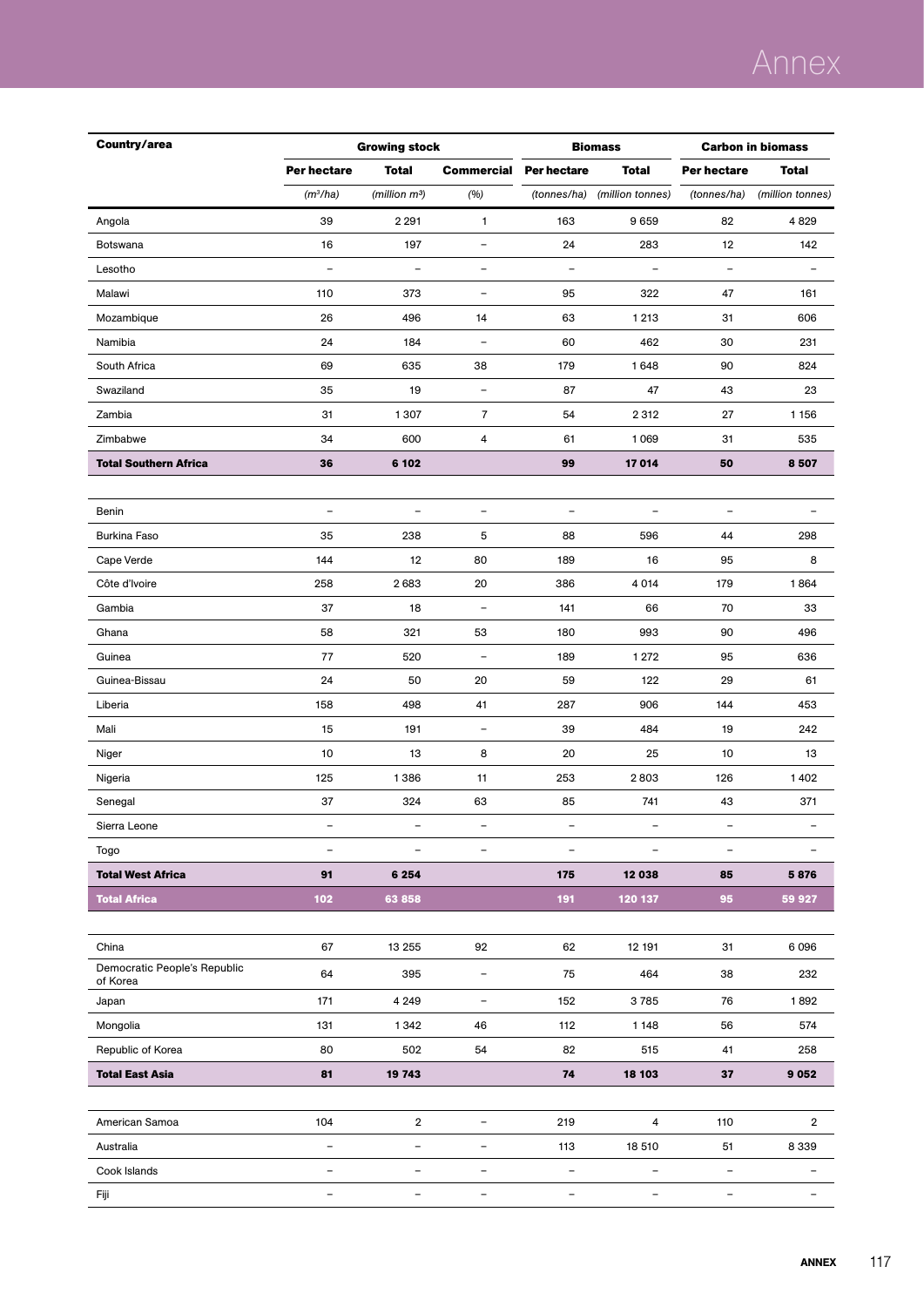### TABLE 3 (cont.)

# Forest growing stock, biomass and carbon

| Country/area                     |                          | <b>Growing stock</b>      |                          |                          | <b>Biomass</b>           | <b>Carbon in biomass</b> |                          |  |
|----------------------------------|--------------------------|---------------------------|--------------------------|--------------------------|--------------------------|--------------------------|--------------------------|--|
|                                  | Per hectare              | <b>Total</b>              | <b>Commercial</b>        | <b>Per hectare</b>       | <b>Total</b>             | Per hectare              | <b>Total</b>             |  |
|                                  | $(m^3/ha)$               | (million m <sup>3</sup> ) | (%)                      | (tonnes/ha)              | (million tonnes)         | (tonnes/ha)              | (million tonnes)         |  |
| French Polynesia                 | $\qquad \qquad -$        | $\qquad \qquad -$         | $\equiv$                 | $\qquad \qquad -$        | $\overline{\phantom{a}}$ | $\overline{\phantom{a}}$ | $\overline{\phantom{0}}$ |  |
| Guam                             | ÷                        | $\overline{\phantom{a}}$  | $\overline{\phantom{a}}$ | $\overline{\phantom{0}}$ | $\equiv$                 | $\overline{\phantom{a}}$ | $\equiv$                 |  |
| Kiribati                         | $\overline{\phantom{0}}$ | $\overline{a}$            | ÷,                       | L,                       | $\overline{\phantom{a}}$ | $\overline{\phantom{0}}$ |                          |  |
| Marshall Islands                 | $\overline{\phantom{0}}$ | $\overline{\phantom{0}}$  | $\overline{\phantom{0}}$ | $\overline{\phantom{0}}$ | $\overline{\phantom{0}}$ | $\overline{\phantom{m}}$ | -                        |  |
| Micronesia (Federated States of) | $\qquad \qquad -$        | $\qquad \qquad -$         | $\overline{a}$           | $\qquad \qquad -$        | $\overline{\phantom{a}}$ | $\overline{\phantom{a}}$ | $\overline{\phantom{0}}$ |  |
| Nauru                            | $\overline{\phantom{0}}$ | $\overline{\phantom{0}}$  | ÷,                       | $\overline{\phantom{0}}$ | $\overline{\phantom{a}}$ | $\overline{\phantom{a}}$ | $\overline{\phantom{0}}$ |  |
| New Caledonia                    | 55                       | 40                        | 58                       | 204                      | 147                      | 102                      | 73                       |  |
| New Zealand                      | $\qquad \qquad -$        | $\qquad \qquad -$         | $\overline{a}$           | $\overline{\phantom{0}}$ | $\overline{\phantom{0}}$ | $\overline{\phantom{0}}$ | -                        |  |
| Niue                             | -                        | $\qquad \qquad -$         | $\overline{\phantom{0}}$ | -                        | $\overline{\phantom{a}}$ | $\overline{\phantom{m}}$ |                          |  |
| Northern Mariana Islands         | -                        | -                         | $\overline{a}$           | ÷                        | $\overline{\phantom{0}}$ | $\overline{\phantom{0}}$ |                          |  |
| Palau                            | $\overline{\phantom{0}}$ | $\overline{\phantom{0}}$  | $\overline{\phantom{0}}$ | $\overline{\phantom{0}}$ | $\overline{\phantom{0}}$ | $\overline{\phantom{m}}$ | $\overline{\phantom{0}}$ |  |
| Papua New Guinea                 | 35                       | 1035                      | 51                       | $\overline{\phantom{0}}$ | $\equiv$                 | $\overline{\phantom{0}}$ |                          |  |
| Pitcairn Islands                 | $\overline{\phantom{0}}$ | $\overline{\phantom{0}}$  | $\overline{a}$           | ۳                        |                          | $\overline{\phantom{0}}$ |                          |  |
| Samoa                            | $\overline{\phantom{0}}$ | $\overline{\phantom{0}}$  | $\overline{\phantom{0}}$ | $\overline{\phantom{0}}$ | $\overline{\phantom{0}}$ | $\overline{\phantom{m}}$ |                          |  |
| Solomon Islands                  | $\overline{a}$           | -                         | $\overline{a}$           | $\qquad \qquad -$        | $\qquad \qquad -$        | $\overline{\phantom{0}}$ |                          |  |
| Tokelau                          | $\qquad \qquad -$        | $\overline{\phantom{0}}$  | $\overline{\phantom{0}}$ | $\overline{a}$           | $\overline{\phantom{a}}$ | $\overline{\phantom{0}}$ | ۳                        |  |
| Tonga                            | $\overline{\phantom{0}}$ | $\blacksquare$            | $\overline{\phantom{0}}$ | $\equiv$                 | $\equiv$                 | $\overline{\phantom{0}}$ | $\overline{\phantom{0}}$ |  |
| Tuvalu                           | $\overline{\phantom{0}}$ | $\overline{\phantom{0}}$  | ÷,                       | ÷                        | $\overline{\phantom{0}}$ | $\overline{\phantom{0}}$ |                          |  |
| Vanuatu                          | $\overline{\phantom{0}}$ | $\qquad \qquad -$         | $\overline{\phantom{0}}$ | $\overline{\phantom{0}}$ | $\overline{\phantom{a}}$ | $\overline{\phantom{m}}$ |                          |  |
| Wallis and Futuna Islands        | $\overline{\phantom{0}}$ | $\overline{\phantom{0}}$  | $\overline{a}$           | ÷                        | $\overline{\phantom{0}}$ | $\overline{\phantom{a}}$ |                          |  |
| <b>Total Oceania</b>             | 36                       | 1077                      |                          | 113                      | 18 661                   | 51                       | 8 4 1 4                  |  |
|                                  |                          |                           |                          |                          |                          |                          |                          |  |
| Bangladesh                       | 34                       | 30                        | 75                       | 72                       | 63                       | 36                       | 31                       |  |
| Bhutan                           | 194                      | 621                       | 40                       | 216                      | 690                      | 108                      | 345                      |  |
| India                            | 69                       | 4 6 9 8                   | 40                       | 76                       | 5 1 7 8                  | 35                       | 2 3 4 3                  |  |
| Maldives                         |                          |                           |                          |                          |                          |                          |                          |  |
| Nepal                            | 178                      | 647                       | 40                       | 267                      | 969                      | 133                      | 485                      |  |
| Pakistan                         | 97                       | 185                       | 43                       | 271                      | 516                      | 136                      | 259                      |  |
| Sri Lanka                        | 22                       | 42                        | 40                       | 41                       | 79                       | 21                       | 40                       |  |
| <b>Total South Asia</b>          | ${\bf 79}$               | 6 2 2 3                   |                          | 95                       | 7495                     | $\bf{44}$                | 3 5 0 3                  |  |
|                                  |                          |                           |                          |                          |                          |                          |                          |  |
| Brunei Darussalam                | 219                      | 61                        | 40                       | 283                      | 79                       | 141                      | 39                       |  |
| Cambodia                         | 96                       | 998                       | 40                       | 242                      | 2532                     | 121                      | 1 2 6 6                  |  |
| Indonesia                        | 59                       | 5 2 1 6                   | $\overline{\phantom{a}}$ | 133                      | 11793                    | 67                       | 5897                     |  |
| Lao People's Democratic Republic | 59                       | 957                       | 74                       | 184                      | 2974                     | 92                       | 1487                     |  |
| Malaysia                         | 251                      | 5 2 4 2                   | $\overline{\phantom{a}}$ | 336                      | 7020                     | 168                      | 3 5 1 0                  |  |
| Myanmar                          | 85                       | 2740                      | 18                       | 197                      | 6 3 3 5                  | 98                       | 3 1 6 8                  |  |
| Philippines                      | 174                      | 1 2 4 8                   | $\overline{\mathbf{4}}$  | 271                      | 1942                     | 136                      | 971                      |  |
| Singapore                        | $\overline{\phantom{a}}$ | $\overline{\phantom{0}}$  | $\overline{\phantom{a}}$ | $\overline{\phantom{a}}$ | $\overline{\phantom{a}}$ | $\overline{\phantom{a}}$ | $\overline{\phantom{a}}$ |  |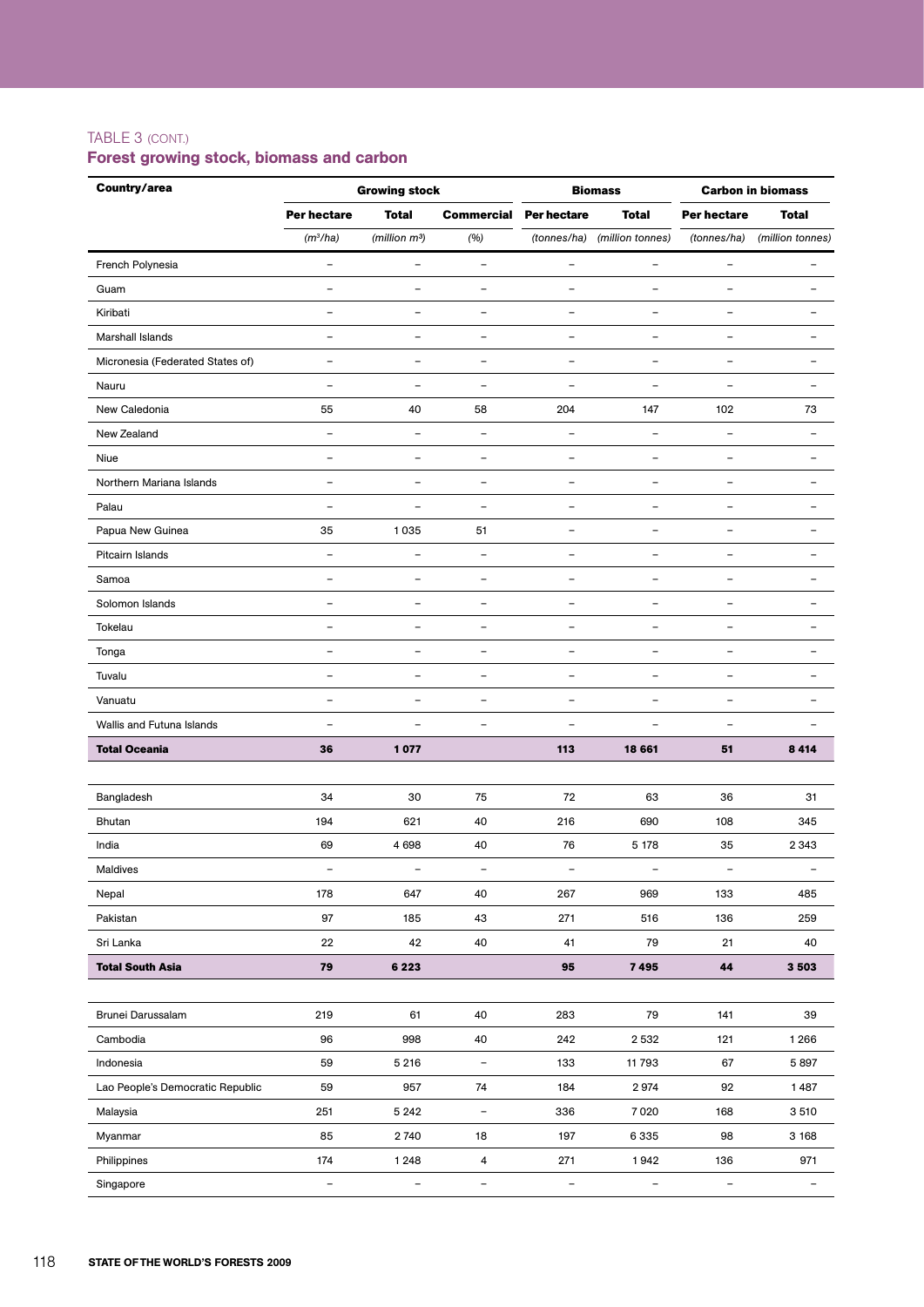# Annex

| Country/area                                 |                          | <b>Growing stock</b>      |                          | <b>Biomass</b>               |                          | <b>Carbon in biomass</b> |                          |  |
|----------------------------------------------|--------------------------|---------------------------|--------------------------|------------------------------|--------------------------|--------------------------|--------------------------|--|
|                                              | Per hectare              | <b>Total</b>              | <b>Commercial</b>        | <b>Per hectare</b>           | <b>Total</b>             | Per hectare              | <b>Total</b>             |  |
|                                              | $(m^3/ha)$               | (million m <sup>3</sup> ) | (%)                      | (tonnes/ha)                  | (million tonnes)         | (tonnes/ha)              | (million tonnes)         |  |
| Thailand                                     | 41                       | 599                       | 60                       | 99                           | 1434                     | 49                       | 716                      |  |
| Timor-Leste                                  | $\overline{\phantom{0}}$ | $\overline{\phantom{a}}$  | $\qquad \qquad -$        | $\qquad \qquad -$            | $\blacksquare$           | $\overline{\phantom{m}}$ |                          |  |
| Viet Nam                                     | 66                       | 850                       | 9                        | 182                          | 2 3 4 8                  | 91                       | 1 1 7 4                  |  |
| <b>Total Southeast Asia</b>                  | 88                       | 17911                     |                          | 180                          | 36 457                   | 90                       | 18 228                   |  |
| <b>Total Asia and the Pacific</b>            | 81                       | 44 953                    |                          | 117                          | 80 716                   | 57                       | 39 197                   |  |
|                                              |                          |                           |                          |                              |                          |                          |                          |  |
| <b>Belarus</b>                               | 179                      | 1411                      | 83                       | 137                          | 1079                     | 68                       | 539                      |  |
| Republic of Moldova                          | 141                      | 47                        | 62                       | 80                           | 26                       | 40                       | 13                       |  |
| <b>Russian Federation</b>                    | 100                      | 80 479                    | 49                       | 80                           | 64 419                   | 40                       | 32 210                   |  |
| Ukraine                                      | 221                      | 2 1 1 9                   | 64                       | 156                          | 1489                     | 78                       | 745                      |  |
| <b>Total CIS countries</b>                   | 102                      | 84 056                    |                          | 81                           | 67014                    | 41                       | 33 507                   |  |
|                                              |                          |                           |                          |                              |                          |                          |                          |  |
| Albania                                      | 99                       | 79                        | 81                       | 131                          | 104                      | 65                       | 52                       |  |
| Bosnia and Herzegovina                       | 179                      | 391                       | 80                       | 161                          | 351                      | 80                       | 176                      |  |
| Bulgaria                                     | 157                      | 568                       | 61                       | 145                          | 527                      | 73                       | 263                      |  |
| Croatia                                      | 165                      | 352                       | 83                       | 180                          | 385                      | 90                       | 192                      |  |
| Czech Republic                               | 278                      | 736                       | 97                       | 274                          | 725                      | 123                      | 326                      |  |
| Estonia                                      | 196                      | 447                       | 94                       | 146                          | 334                      | 73                       | 167                      |  |
| Hungary                                      | 171                      | 337                       | 98                       | 172                          | 340                      | 88                       | 173                      |  |
| Latvia                                       | 204                      | 599                       | 85                       | 157                          | 462                      | 79                       | 231                      |  |
| Lithuania                                    | 190                      | 400                       | 86                       | 123                          | 258                      | 61                       | 129                      |  |
| Poland                                       | 203                      | 1864                      | 94                       | 195                          | 1791                     | 97                       | 896                      |  |
| Romania                                      | 212                      | 1 3 4 7                   | 98                       | 178                          | 1 1 3 3                  | 89                       | 567                      |  |
| Serbia and Montenegro                        | 121                      | 327                       | $\overline{\phantom{a}}$ | 116                          | 312                      | 58                       | 156                      |  |
| Slovakia                                     | 256                      | 494                       | 85                       | 211                          | 407                      | 105                      | 203                      |  |
| Slovenia                                     | 283                      | 357                       | 91                       | 233                          | 294                      | 116                      | 147                      |  |
| The former Yugoslav Republic<br>of Macedonia | 70                       | 63                        | $\qquad \qquad -$        | 45                           | 41                       | 22                       | 20                       |  |
| <b>Total Eastern Europe</b>                  | 194                      | 8 3 6 1                   |                          | 173                          | 7463                     | 86                       | 3698                     |  |
|                                              |                          |                           |                          |                              |                          |                          |                          |  |
| Andorra                                      | $\overline{\phantom{a}}$ | $\bar{ }$                 | $\overline{\phantom{a}}$ | $\overline{\phantom{a}}$     | $\overline{\phantom{a}}$ | $\overline{\phantom{a}}$ | $\overline{a}$           |  |
| Austria                                      | 300                      | 1 1 5 9                   | 98                       | $\qquad \qquad -$            | $\overline{\phantom{a}}$ | $\overline{\phantom{a}}$ | $\overline{a}$           |  |
| Belgium                                      | 258                      | 172                       | 100                      | 196                          | 131                      | 98                       | 65                       |  |
| Channel Islands                              | $\overline{\phantom{0}}$ | $\qquad \qquad -$         | $\overline{\phantom{a}}$ | $\qquad \qquad \blacksquare$ | $\overline{\phantom{a}}$ | $\equiv$                 | $\overline{a}$           |  |
| Denmark                                      | 153                      | 77                        | 76                       | 104                          | 52                       | 52                       | 26                       |  |
| Faeroe Islands                               | $\overline{\phantom{a}}$ | $\overline{\phantom{a}}$  | $\overline{\phantom{a}}$ | $\overline{\phantom{a}}$     | $\overline{\phantom{a}}$ | $\overline{\phantom{a}}$ | $\qquad \qquad -$        |  |
| Finland                                      | 96                       | 2 1 5 8                   | 84                       | 73                           | 1631                     | 36                       | 816                      |  |
| France                                       | 158                      | 2465                      | 93                       | 158                          | 2452                     | 75                       | 1165                     |  |
| Germany                                      | $\overline{\phantom{a}}$ | $\overline{\phantom{a}}$  | $\overline{\phantom{a}}$ | 235                          | 2605                     | 118                      | 1303                     |  |
| Gibraltar                                    | $\overline{\phantom{a}}$ | $\overline{\phantom{a}}$  | $\overline{\phantom{a}}$ | $\bar{ }$                    | $\overline{\phantom{a}}$ | $\overline{\phantom{a}}$ | $\overline{\phantom{a}}$ |  |
| Greece                                       | 47                       | 177                       | 88                       | 31                           | 117                      | 16                       | 59                       |  |
| Holy See                                     | $\overline{\phantom{a}}$ | $\overline{\phantom{a}}$  | ÷,                       | $\equiv$                     | $\overline{\phantom{a}}$ | $\overline{\phantom{a}}$ | $\overline{a}$           |  |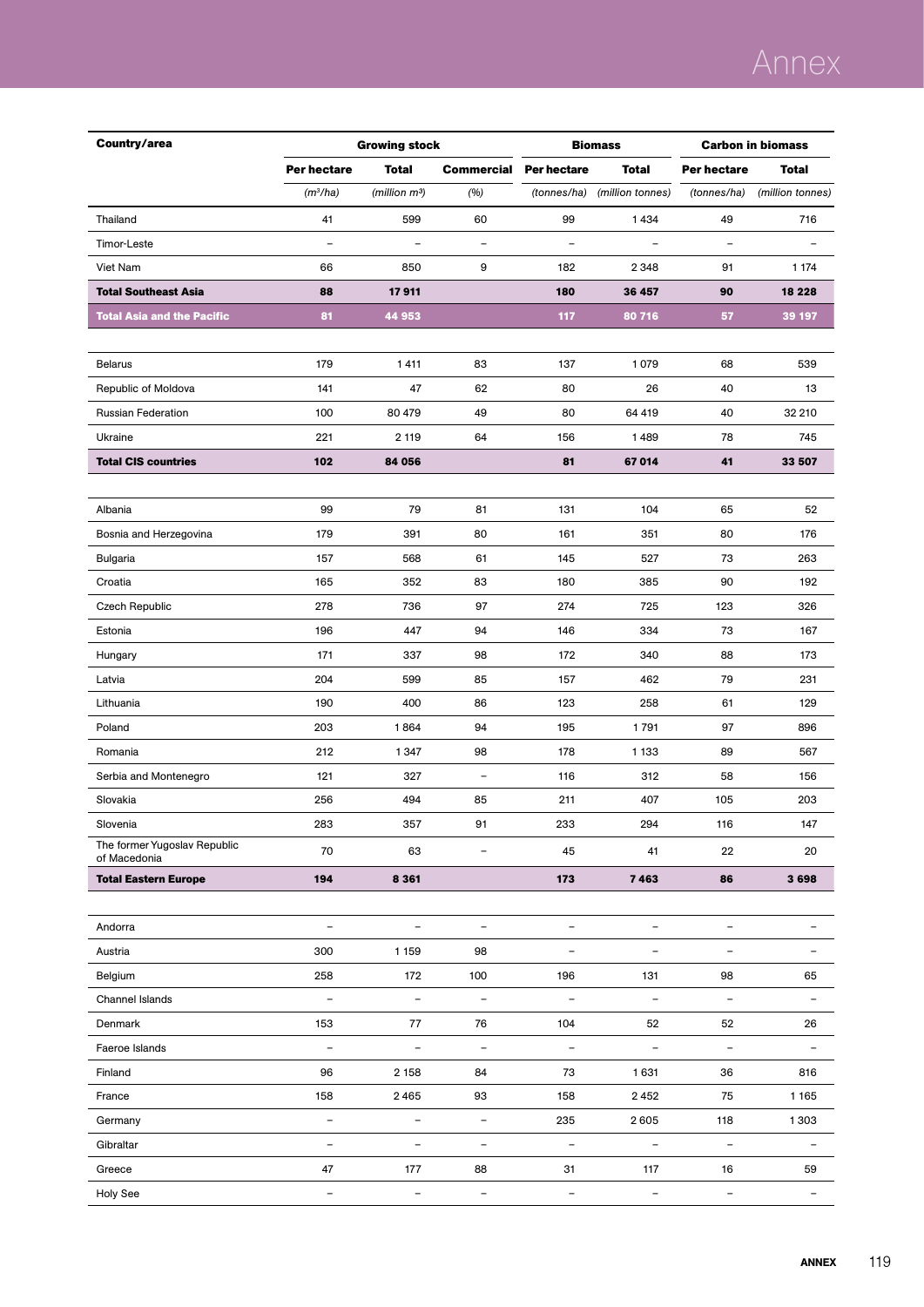### TABLE 3 (cont.)

# Forest growing stock, biomass and carbon

| Country/area                |                          | <b>Growing stock</b>      |                          |                          | <b>Biomass</b>           |                          | <b>Carbon in biomass</b> |
|-----------------------------|--------------------------|---------------------------|--------------------------|--------------------------|--------------------------|--------------------------|--------------------------|
|                             | Per hectare              | <b>Total</b>              | <b>Commercial</b>        | <b>Per hectare</b>       | <b>Total</b>             | Per hectare              | <b>Total</b>             |
|                             | (m <sup>3</sup> /ha)     | (million m <sup>3</sup> ) | (%)                      | (tonnes/ha)              | (million tonnes)         | (tonnes/ha)              | (million tonnes)         |
| Iceland                     | 65                       | 3                         | $\qquad \qquad -$        | 67                       | 3                        | 33                       | $\overline{2}$           |
| Ireland                     | 98                       | 65                        | $\qquad \qquad -$        | 59                       | 40                       | 30                       | 20                       |
| Isle of Man                 | $\qquad \qquad -$        | $\qquad \qquad -$         | $\qquad \qquad -$        | $\qquad \qquad -$        | $\qquad \qquad -$        | $\overline{\phantom{a}}$ | $\overline{a}$           |
| Italy                       | 145                      | 1447                      | 70                       | 127                      | 1 2 7 2                  | 64                       | 636                      |
| Liechtenstein               | 254                      | $\boldsymbol{2}$          | 80                       | 148                      | $\mathbf{1}$             | 74                       | $\mathbf{1}$             |
| Luxembourg                  | 299                      | 26                        | 100                      | 230                      | 20                       | 103                      | 9                        |
| Malta                       | 231                      | 0                         | $\pmb{0}$                | 346                      | $\mathsf{O}$             | 173                      | 0                        |
| Monaco                      | $\overline{\phantom{a}}$ | $\overline{\phantom{a}}$  | $\overline{\phantom{a}}$ | $\overline{\phantom{a}}$ | $\overline{\phantom{a}}$ | $\overline{\phantom{a}}$ | $\overline{a}$           |
| Netherlands                 | 178                      | 65                        | 80                       | 142                      | 52                       | 68                       | 25                       |
| Norway                      | 92                       | 863                       | 78                       | 74                       | 690                      | 37                       | 344                      |
| Portugal                    | 93                       | 350                       | 66                       | 60                       | 228                      | 30                       | 114                      |
| San Marino                  | $\overline{a}$           | $\overline{\phantom{0}}$  | $\equiv$                 | $\overline{\phantom{a}}$ | $\equiv$                 | $\overline{\phantom{a}}$ |                          |
| Spain                       | 50                       | 888                       | 78                       | 49                       | 871                      | 22                       | 392                      |
| Sweden                      | 115                      | 3 1 5 5                   | 77                       | 85                       | 2 3 4 0                  | 43                       | 1 170                    |
| Switzerland                 | 368                      | 449                       | 82                       | 252                      | 308                      | 126                      | 154                      |
| United Kingdom              | 120                      | 340                       | 88                       | 79                       | 224                      | 39                       | 112                      |
| <b>Total Western Europe</b> | 115                      | 13861                     |                          | 102                      | 13 037                   | 50                       | 6411                     |
| <b>Total Europe</b>         | 107                      | 106 278                   |                          | 88                       | 87 514                   | 44                       | 43 616                   |
|                             |                          |                           |                          |                          |                          |                          |                          |
| Anguilla                    | $\overline{\phantom{a}}$ | $\overline{\phantom{a}}$  | $\overline{\phantom{a}}$ | $\overline{\phantom{a}}$ | $\overline{\phantom{a}}$ | $\overline{\phantom{a}}$ | $\overline{\phantom{0}}$ |
| Antigua and Barbuda         | $\overline{\phantom{a}}$ | $\qquad \qquad -$         | $\overline{\phantom{a}}$ | $\overline{\phantom{a}}$ | $\qquad \qquad -$        | $\qquad \qquad -$        | ۰                        |
| Aruba                       | $\overline{\phantom{0}}$ | $\equiv$                  | $\equiv$                 | $\overline{\phantom{a}}$ | $\overline{\phantom{0}}$ | $\overline{\phantom{m}}$ | $\overline{\phantom{0}}$ |
| <b>Bahamas</b>              | 13                       | $\overline{7}$            | $\overline{\phantom{a}}$ | $\overline{\phantom{a}}$ | $\overline{\phantom{0}}$ | $\overline{\phantom{a}}$ | ۰                        |
| <b>Barbados</b>             | $\overline{\phantom{a}}$ | $\qquad \qquad -$         | $\overline{\phantom{a}}$ | $\qquad \qquad -$        | $\overline{\phantom{0}}$ | $\qquad \qquad -$        | $\overline{a}$           |
| Bermuda                     | $\overline{\phantom{a}}$ | $\qquad \qquad -$         | $\overline{\phantom{a}}$ | $\overline{\phantom{a}}$ | $\overline{\phantom{0}}$ | $\qquad \qquad -$        | $\overline{\phantom{0}}$ |
| British Virgin Islands      | $\qquad \qquad -$        | $\qquad \qquad -$         | $\qquad \qquad -$        | $\qquad \qquad -$        | $\qquad \qquad -$        | -                        | $\overline{\phantom{0}}$ |
| Cayman Islands              | $\overline{\phantom{a}}$ | $\qquad \qquad -$         | $\overline{\phantom{a}}$ | $\overline{\phantom{a}}$ | $\overline{\phantom{0}}$ | $\overline{\phantom{m}}$ | $\overline{\phantom{0}}$ |
| Cuba                        | 90                       | 243                       | 79                       | 273                      | 740                      | 128                      | 347                      |
| Dominica                    | $\overline{\phantom{a}}$ | $\overline{\phantom{a}}$  | $\overline{\phantom{a}}$ | $\overline{a}$           | $\overline{\phantom{a}}$ | $\qquad \qquad -$        | $\qquad \qquad -$        |
| Dominican Republic          | 47                       | 64                        | $\overline{\phantom{a}}$ | 119                      | 164                      | 60                       | 82                       |
| Grenada                     | $\overline{\phantom{a}}$ | $\overline{\phantom{a}}$  | $\overline{\phantom{a}}$ | $\overline{\phantom{a}}$ | $\overline{\phantom{a}}$ | $\overline{\phantom{a}}$ | $\overline{\phantom{a}}$ |
| Guadeloupe                  | $\qquad \qquad -$        | $\qquad \qquad -$         | $\overline{\phantom{a}}$ | $\overline{\phantom{a}}$ | $\overline{\phantom{0}}$ | $\overline{\phantom{a}}$ | $\overline{\phantom{0}}$ |
| Haiti                       | 65                       | $\overline{7}$            | $\overline{\phantom{a}}$ | 158                      | 17                       | 79                       | 8                        |
| Jamaica                     | 156                      | 53                        | $\overline{2}$           | 201                      | 68                       | 100                      | 34                       |
| Martinique                  | $\overline{\phantom{a}}$ | $\overline{\phantom{a}}$  | $\overline{\phantom{a}}$ | $\overline{\phantom{a}}$ | $\qquad \qquad -$        | $\bar{ }$                | $\qquad \qquad -$        |
| Montserrat                  | $\qquad \qquad -$        | $\qquad \qquad -$         | $\overline{\phantom{a}}$ | $\overline{\phantom{a}}$ | $\qquad \qquad -$        | $\overline{\phantom{a}}$ | $\qquad \qquad -$        |
| Netherlands Antilles        | $\qquad \qquad -$        | $\qquad \qquad -$         | $\overline{\phantom{a}}$ | $\overline{\phantom{a}}$ | $\qquad \qquad -$        | $\overline{\phantom{a}}$ | $\overline{\phantom{0}}$ |
| Puerto Rico                 | 65                       | 26                        | $\overline{\phantom{a}}$ | 103                      | 42                       | 52                       | 21                       |
| Saint Kitts and Nevis       | $\overline{\phantom{a}}$ | $\qquad \qquad -$         | $\overline{\phantom{a}}$ | $\qquad \qquad -$        | $\overline{\phantom{a}}$ | $\overline{\phantom{a}}$ | $\qquad \qquad -$        |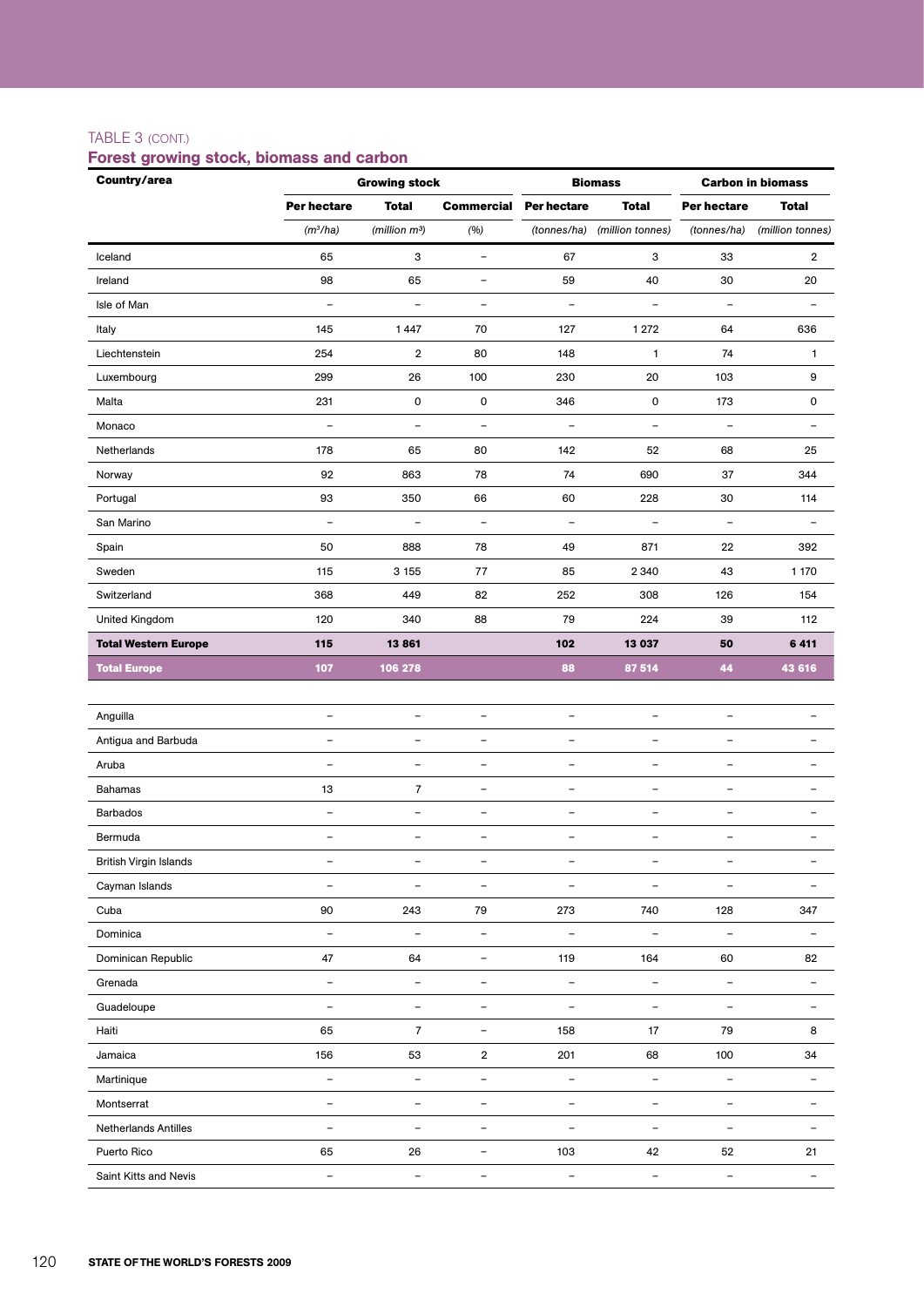| Country/area                                    |                          | <b>Growing stock</b><br><b>Biomass</b> |                          |                          | <b>Carbon in biomass</b> |                          |                          |
|-------------------------------------------------|--------------------------|----------------------------------------|--------------------------|--------------------------|--------------------------|--------------------------|--------------------------|
|                                                 | Per hectare              | <b>Total</b>                           | <b>Commercial</b>        | Per hectare              | <b>Total</b>             | Per hectare              | <b>Total</b>             |
|                                                 | $(m^3/ha)$               | (million m <sup>3</sup> )              | (%)                      | (tonnes/ha)              | (million tonnes)         | (tonnes/ha)              | (million tonnes)         |
| Saint Lucia                                     | $\overline{\phantom{a}}$ | $\qquad \qquad -$                      | $\qquad \qquad -$        | $\qquad \qquad -$        | $\overline{\phantom{a}}$ | $\overline{\phantom{a}}$ | $\overline{\phantom{0}}$ |
| Saint Vincent and the Grenadines                | $\overline{\phantom{a}}$ | $\qquad \qquad -$                      | $\overline{\phantom{0}}$ | $\overline{\phantom{a}}$ | $\overline{\phantom{a}}$ | $\overline{\phantom{a}}$ | $\overline{\phantom{0}}$ |
| Trinidad and Tobago                             | 88                       | 20                                     | 55                       | 209                      | 47                       | 104                      | 24                       |
| <b>Turks and Caicos Islands</b>                 | $\overline{\phantom{a}}$ | $\overline{\phantom{a}}$               | $\overline{\phantom{a}}$ | $\overline{\phantom{a}}$ | $\equiv$                 | $\overline{\phantom{a}}$ | $\overline{\phantom{0}}$ |
| United States Virgin Islands                    | 15                       | $\mathbf 0$                            | $\qquad \qquad -$        | 57                       | 1                        | 28                       | 0                        |
| <b>Total Caribbean</b>                          | 74                       | 420                                    |                          | 208                      | 1078                     | 100                      | 516                      |
|                                                 |                          |                                        |                          |                          |                          |                          |                          |
| Belize                                          | 96                       | 159                                    | $\overline{a}$           | 72                       | 118                      | 36                       | 59                       |
| Costa Rica                                      | 104                      | 249                                    | 66                       | 161                      | 385                      | 81                       | 193                      |
| El Salvador                                     | $\overline{\phantom{a}}$ | $\qquad \qquad -$                      | $\qquad \qquad -$        | $\qquad \qquad -$        | $\overline{\phantom{a}}$ | $\qquad \qquad -$        | ۰                        |
| Guatemala                                       | 163                      | 642                                    | 15                       | 253                      | 996                      | 126                      | 498                      |
| Honduras                                        | 116                      | 540                                    | $\qquad \qquad -$        | $\overline{\phantom{a}}$ | $\overline{\phantom{a}}$ | $\overline{\phantom{a}}$ | ۰                        |
| Nicaragua                                       | 114                      | 591                                    | 25                       | 276                      | 1432                     | 138                      | 716                      |
| Panama                                          | 160                      | 686                                    | $\mathbf{1}$             | 288                      | 1 2 3 8                  | 144                      | 620                      |
| <b>Total Central America</b>                    | 130                      | 2867                                   |                          | 239                      | 4 1 6 9                  | 119                      | 2086                     |
|                                                 |                          |                                        |                          |                          |                          |                          |                          |
| Argentina                                       | 55                       | 1826                                   | 67                       | 146                      | 4817                     | 73                       | 2411                     |
| Bolivia                                         | 74                       | 4 3 6 0                                | 16                       | 180                      | 10 568                   | 90                       | 5 2 9 6                  |
| Brazil                                          | 170                      | 81 239                                 | 18                       | 212                      | 101 236                  | 103                      | 49 335                   |
| Chile                                           | 117                      | 1882                                   | 64                       | 241                      | 3892                     | 121                      | 1946                     |
| Colombia                                        | $\overline{\phantom{a}}$ | $\qquad \qquad -$                      | $\overline{\phantom{a}}$ | 266                      | 16 125                   | 133                      | 8 0 6 2                  |
| Ecuador                                         | $\overline{\phantom{a}}$ | $\qquad \qquad -$                      | $\qquad \qquad -$        | $\overline{\phantom{a}}$ | $\overline{\phantom{a}}$ | $\overline{\phantom{m}}$ | $\overline{\phantom{0}}$ |
| <b>Falkland Islands</b>                         |                          | $\overline{\phantom{0}}$               | $\overline{\phantom{0}}$ | $\qquad \qquad -$        | ÷                        | $\blacksquare$           |                          |
| French Guiana                                   | 350                      | 2822                                   | 0                        | $\qquad \qquad -$        | $\qquad \qquad -$        | $\overline{\phantom{a}}$ | $\overline{\phantom{0}}$ |
| Guyana                                          | $\qquad \qquad -$        | -                                      | -                        | 228                      | 3 4 4 3                  | 114                      | 1722                     |
| Paraguay                                        |                          |                                        |                          |                          |                          |                          |                          |
| Peru                                            | $\overline{\phantom{a}}$ | L,                                     | $\overline{\phantom{0}}$ | $\overline{\phantom{a}}$ | $\overline{\phantom{a}}$ | $\overline{\phantom{a}}$ | $\overline{\phantom{0}}$ |
| South Georgia and the South<br>Sandwich Islands | $\overline{\phantom{0}}$ |                                        | $\overline{\phantom{0}}$ |                          |                          |                          |                          |
| Suriname                                        | 150                      | 2 2 1 6                                | $\overline{\phantom{0}}$ | 770                      | 11 3 8 3                 | 385                      | 5 6 9 2                  |
| Uruguay                                         | 79                       | 118                                    | 6                        | $\qquad \qquad -$        | $\qquad \qquad -$        | $\overline{\phantom{m}}$ | $\overline{\phantom{0}}$ |
| Venezuela (Bolivarian Republic of)              | $\qquad \qquad -$        | $\qquad \qquad -$                      | $\qquad \qquad -$        | $\overline{\phantom{0}}$ |                          | $\overline{\phantom{0}}$ |                          |
| <b>Total South America</b>                      | 155                      | 94 464                                 |                          | 224                      | 151 464                  | 110                      | 74 464                   |
| <b>Total Latin America</b><br>and the Caribbean | 153                      | 97 751                                 |                          | 224                      | 156 711                  | 110                      | 77 066                   |
|                                                 |                          |                                        |                          |                          |                          |                          |                          |
| Canada                                          | 106                      | 32983                                  | 100                      | $\overline{\phantom{a}}$ | $\qquad \qquad -$        | $\overline{\phantom{a}}$ | $\overline{a}$           |
| Greenland                                       | $\overline{\phantom{a}}$ | $\overline{\phantom{0}}$               | $\overline{\phantom{a}}$ | $\overline{\phantom{0}}$ | $\overline{\phantom{0}}$ | $\overline{\phantom{m}}$ |                          |
| Mexico                                          | $\overline{\phantom{a}}$ | -                                      | $\qquad \qquad -$        | $\qquad \qquad -$        | $\overline{\phantom{0}}$ | $\overline{\phantom{a}}$ |                          |
| Saint Pierre and Miquelon                       | $\qquad \qquad -$        | $\overline{\phantom{0}}$               | $\overline{\phantom{0}}$ | $\overline{\phantom{0}}$ |                          | $\qquad \qquad -$        | $\overline{\phantom{0}}$ |
| United States of America                        | 116                      | 35 118                                 | 79                       | 125                      | 37929                    | 63                       | 18 9 64                  |
| <b>Total North America</b>                      | 111                      | 68 101                                 |                          | 125                      | 37929                    | 63                       | 18 9 64                  |